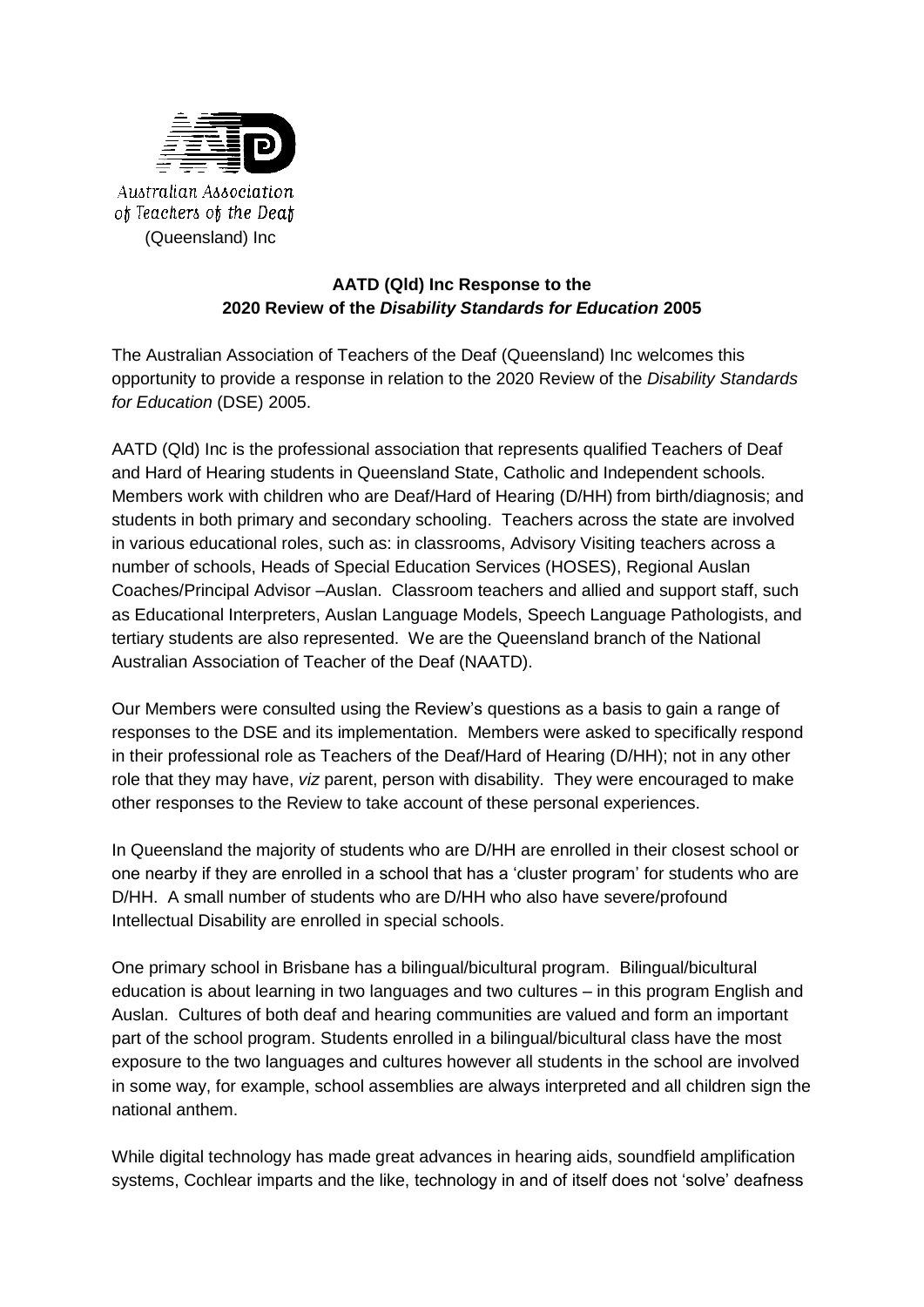or hearing impairment. Qualified and experienced teachers of the D/HH are essential components of the students' education. This is due to the specialised knowledge, strategies and resources required to provide an education that realises the individual potential of a student who is D/HH.

The following is a summary of information from members in relation to DSE 2020 Review questions.

### **Enrolment in education and training**

# **Q. What has been your experience of Deaf/Hard of Hearing students enrolling in Queensland schools?**

AATD Qld members have had a range of experiences in the enrolment of students who are Deaf/Hard of Hearing (D/HH) in Queensland schools. Schools that have an established program and/or history of enrolling students who are D/HH readily enrol new students. These schools have an understanding, not only of the Standards, but what is required on a practical, day-to-day basis for the students and the teachers.

However schools that are enrolling a student who is D/HH for the first time are more hesitant. This is usually due to a lack of understanding of the needs of the student to ensure the implementation of the standards, rather than a philosophical one.

# **Participation in education and training among students with disability Q. What has been your experience of Deaf/Hard of Hearing students participating in Queensland schools?**

## **Q. What has been your experience of students with disability being supported in education?**

While members have good knowledge and understanding and they believe that the majority of classroom teachers have some knowledge of the DSE 2005, the implementation of these Standards prove to be more difficult and varying across schools. Therefore there is a range of levels of participation by students who are D/HH across schools in Queensland.

When there are teacher/s of the D/HH on staff within a school participation by and support of students is usually quite high. However, this is usually instigated by the teachers of the D/HH. This typically is due to the teachers of the D/HH having the specific and specialised knowledge of the teaching strategies and resources that are required by individual students. Many teachers of the D/HH continually run professional development sessions for classroom teachers to develop their knowledge and skills as to the specific requirements of individual students.

If a school has only one or two students who are D/HH the situation can be quite different. While all students who are D/HH have a teacher of the D/HH as a case manager, this teacher is not necessarily based at the school and so has less influence on staff on a daily basis. Some classroom teachers need to have information given to them a number of times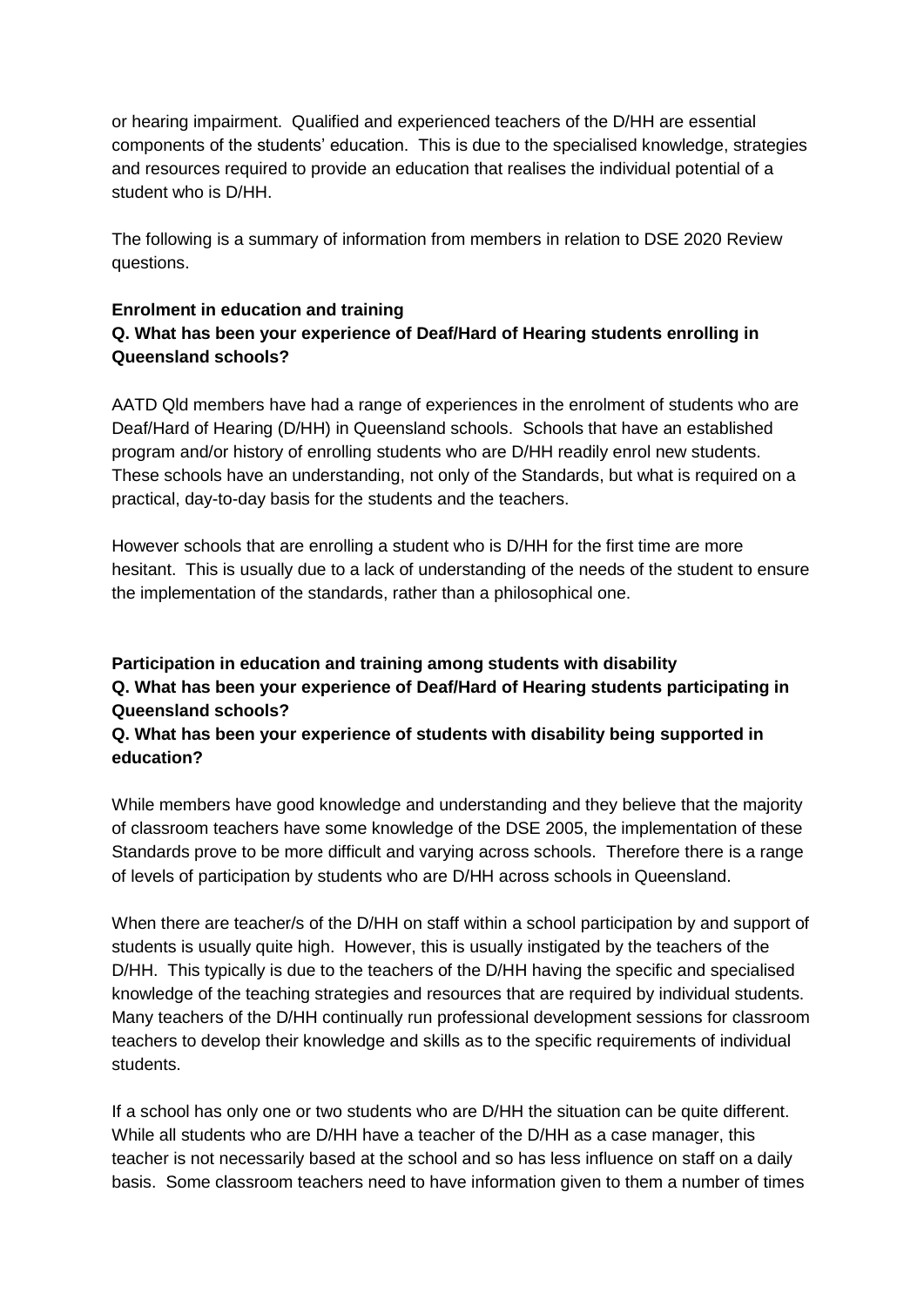covering a number of contexts in order for them to be comfortable to use it on a daily basis in a range of circumstances. This can take some time for the teacher of the D/HH.

# **Harassment and victimisation of students with disability Q. What has been your experience of students with disability experiencing harassment and/or victimisation in education settings?**

All Queensland state schools have their own individualised Responsible Behaviour Plans, which covers aspects of bullying, harassment and/or victimisation. Each school implements these plans according to their own settings.

Members reported some cases of bullying, but none of victimisation. Members are often called upon to intervene, mediate and provide information to school staff and students in relation to the range of implications of being Deaf/Hard of Hearing.

# **Compliance with the Standards by education providers Q. What has been your experience of compliance with the** *Disability Standards for Education 2005* **among education providers [individual schools]?**

Our members' experiences are that school leadership teams and individual teachers philosophically believe that the Standards are required and wish to comply with them. However teams and teachers also recognise that they do not necessarily have the knowledge or skills to carry out some aspects of the Standards, *viz* taking reasonable steps to ensure that students with disabilities are provided with opportunities to realise their individual potential through their participation in education and training on the same basis as students without disabilities.

Members report that general classroom teachers usually do not have knowledge of or experience in teaching students who are D/HH to enable opportunities for them to reach their individual potential. Therefore they often rely on the knowledge of teachers of the D/HH.

In relation to school leaderships and classroom teachers who want to comply, the Standards provide avenues for teachers of the D/HH to provide information, strategies and resources to these teachers.

However, for the school leadership teams and individual teaches who do not believe it is their role or believe they are unable to provide equitable education for students who are D/HH, the Standards provide teachers of the Deaf/HH a platform from which they can operate.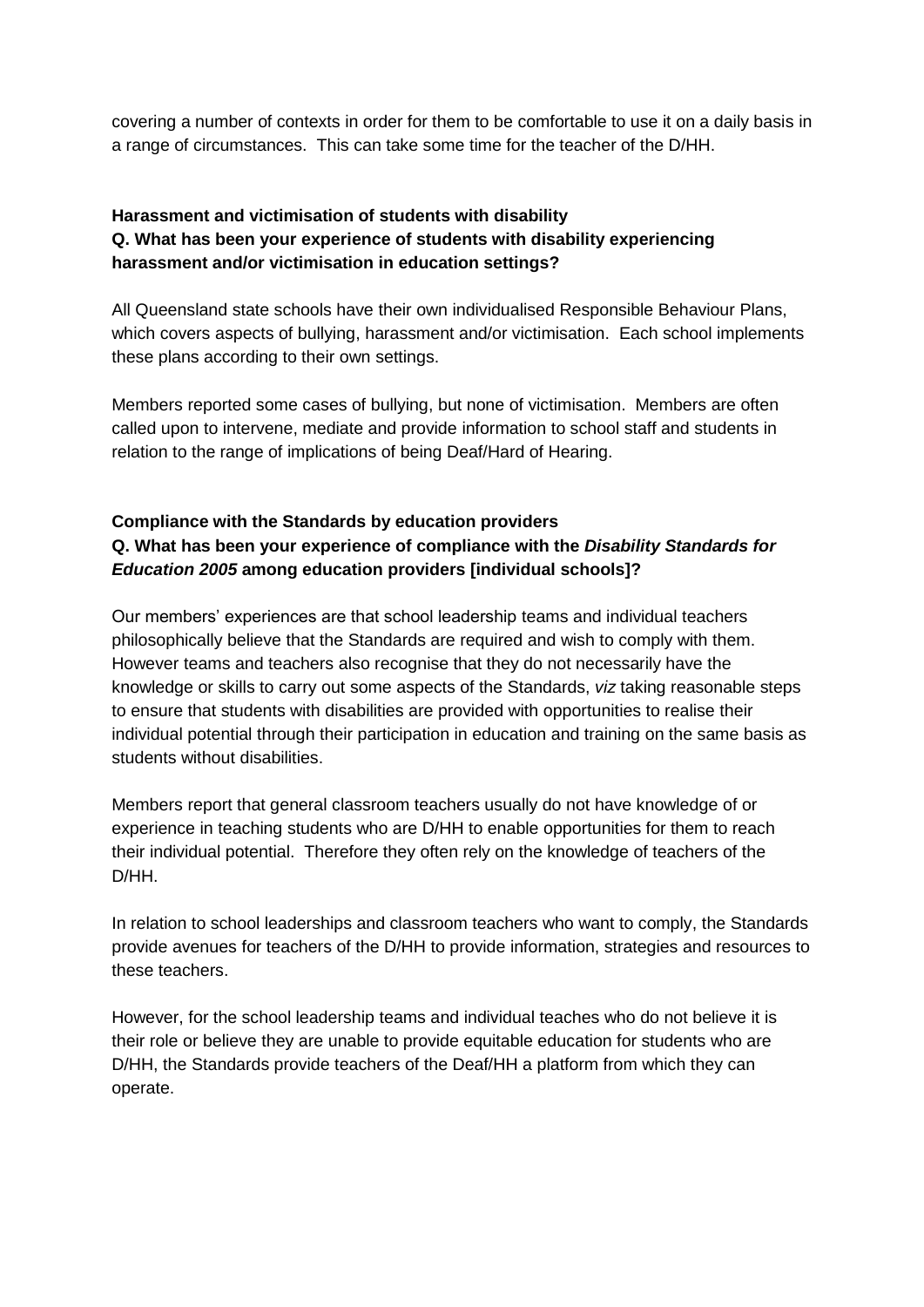#### **Section 3: Awareness of the Standards**

**Q. Are there any particular actions that you think could be taken to increase awareness of the Standards and/or to make sure they are better understood [by school leadership teams and individual teachers]; especially in relation to students who are Deaf / Hard of Hearing?**

The Standards need to become an integral component of the enrolment processes and in the various participation and support documents within each educational authority/sector and within the individual school processes. It is only through ongoing interaction with a set of Standards that one will gain an understanding of them.

AATD Qld realises that it may be beyond the remit of the Federal Department of Education, Skills and Employment to 'tell' state departments of education what information should be included within their enrolment process documents and within their various participation and support documents. However, until these Standards are seen on a regular basis, for many, they will be remain a high level policy document that is not important in the day to day life of a teacher.

### **Section 4: Improving the Standards**

# **Q. Before we ask for your thoughts on how the Standards might be improved, do you have any feedback or experiences on how the Standards have helped people with disability access and participate in education and training on the same basis as people without disability?**

There is a need to be more explicit about the wide range of reasonable adjustments that could be considered for students who are D/HH in their education and for assessment. Members also believe that schools generally do not understand what "on the same basis" means because of the frequent comment that adjustments are made and so the students are NOT accessing or participating 'on the same basis'. There is also a perception that adjustments made for students who are D/HH are not necessarily fair on other students.

We recommend that input be sought from experts in the provision of education to students who are D/HH and we would be pleased to meet to discuss the development of additional support materials.

# **Q. How do you think the Standards could be improved to help overcome other barriers that may exist for some students with disability when accessing and participating in education and training?**

The majority of members believe that the Standards themselves do not need any changes. What is required are more specific and rigorous Guidelines giving examples of best practice for the implementation of the Standards for the various groups of students with disabilities across the range of educational and training settings across Australia.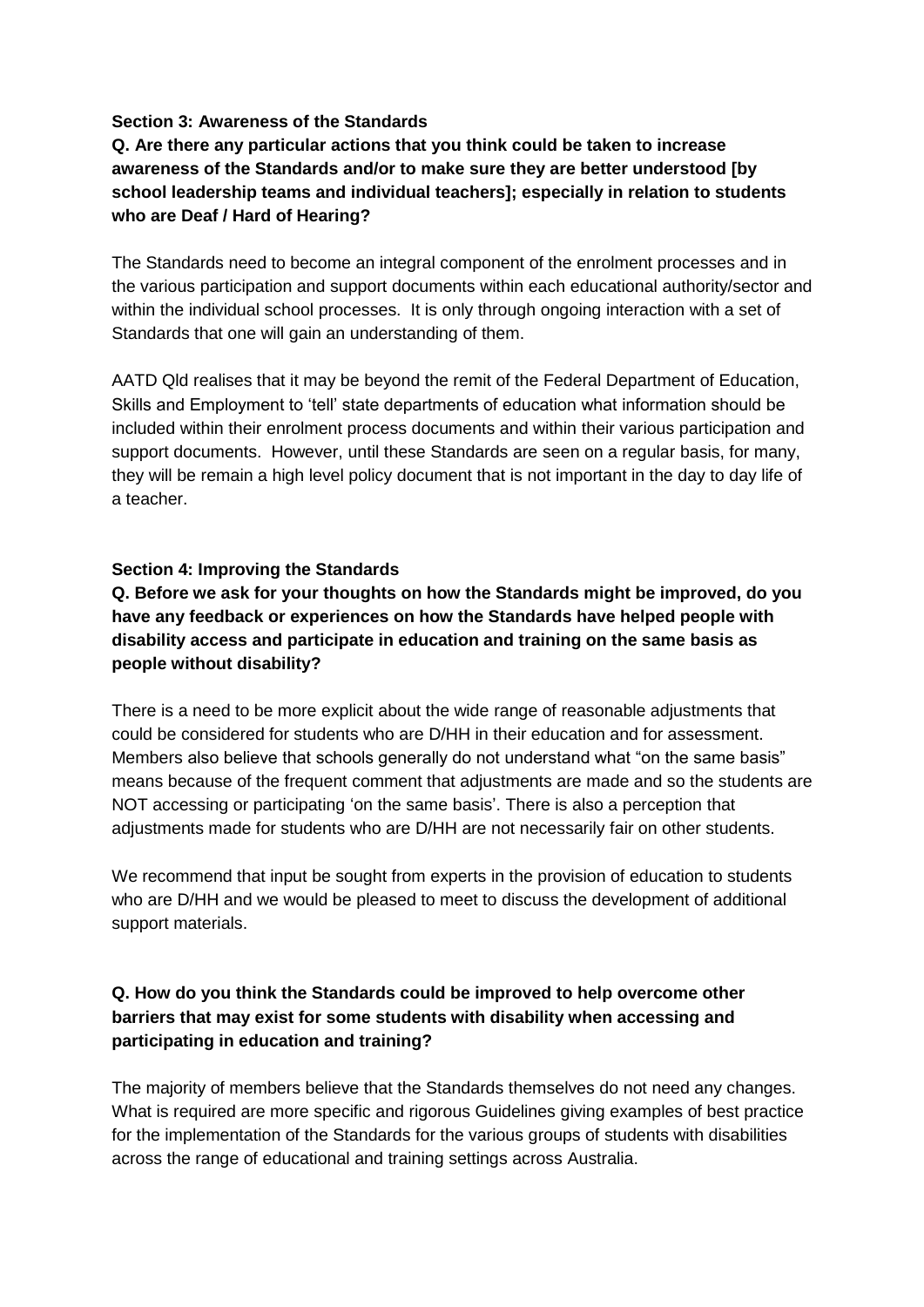It is the implementation of these Standards that impacts the enrolment, access, participation and support of students who are D/HH across schools in Queensland; not the Standards themselves.

# **Q. How do you think the Standards could be improved to help better respond to situations such as COVID-19 or natural disasters?**

Members believe that the Standards are at a 'policy level' such that they cover a range of situations. It is the implementation of the Standards in such situations that could be improved. Examples of implementation processes, strategies and resources should be written at the time of such situations and disseminated as soon as possible. This will enable state school sectors and individual schools to better implement the Standards during such unusual times and situations.

COVID-19 impacted the experiences of students who are D/HH significantly. In the future the vulnerable category should be broadened to include students who are D/HH so they can continue to be together at school for their learning.

The following impacts were some given by members:

- The needs of students who are D/HH were often the last ones considered
- For online videoing, there needed to be double the resources so another teacher could be with the student. Issues of child protection required teachers to record contact lessons to protect themselves
- Parents/caregivers and students were not happy with the lack of adjustments
- Students felt isolated and missed their peers. Communication barriers in videoconferencing made it more difficult to connect with peers socially during this time
- Frustration with bandwidth and file size limitations at school/home
- Lack of existing curriculum materials available with captions and in Auslan
- Resource modifications required were often requested at short notice and were often too late to be of use to the student.
- Concern about student wellbeing and their capacity to complete the work being sent home without support
- Students missed their friends and felt isolated, especially if their parents are unable to communicate with their own children as they are not competent in Auslan
- Students didn't always have a device or internet access
- Families couldn't communicate well and school staff weren't available to help them understand their schoolwork
- Resources shared by the school weren't accessible, for example, they were not modified to their level, videos were provided without captions or Auslan translations
- Videoconferencing platforms used by schools for virtual live class sessions did not support access for students who are D/HH
- Schools did not make use of captioning for students to access what peers and teachers were saying
- Students found it hard to see the Auslan interpreter on the screen as the image was too small.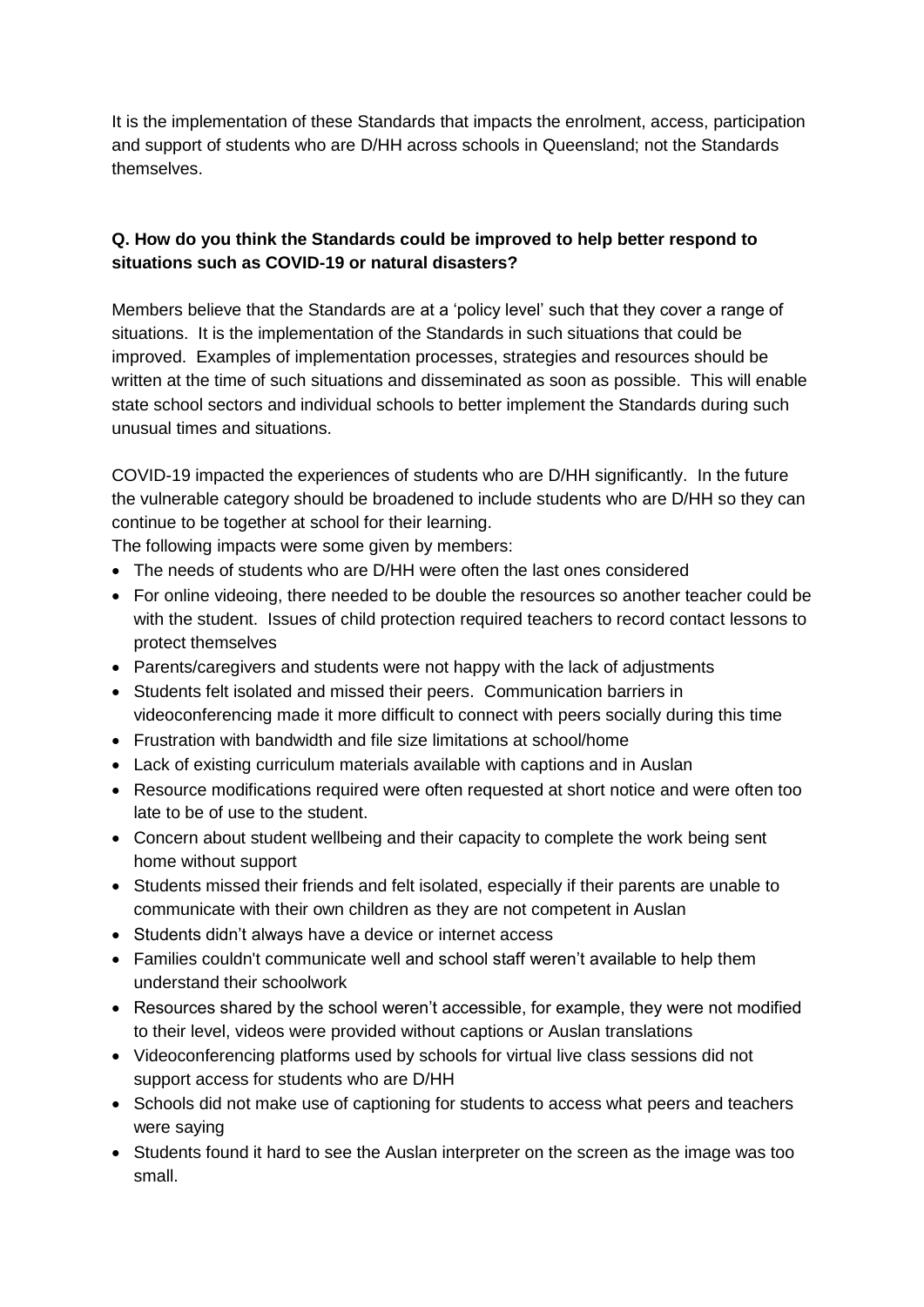**Q. How do you think the knowledge and capabilities of educators and education providers could be strengthened to ensure they comply with the** *Disability Standards for Education 2005***?**

**Q. What should be done to improve educators' and education providers' awareness of the Standards; especially in relation to students who are Deaf / Hard of Hearing?**

As we have stated previously, more specific and rigorous Guidelines giving examples of best practice for the implementation of the Standards for the various groups of students with disabilities across the range of educational and training settings across Australia are required.